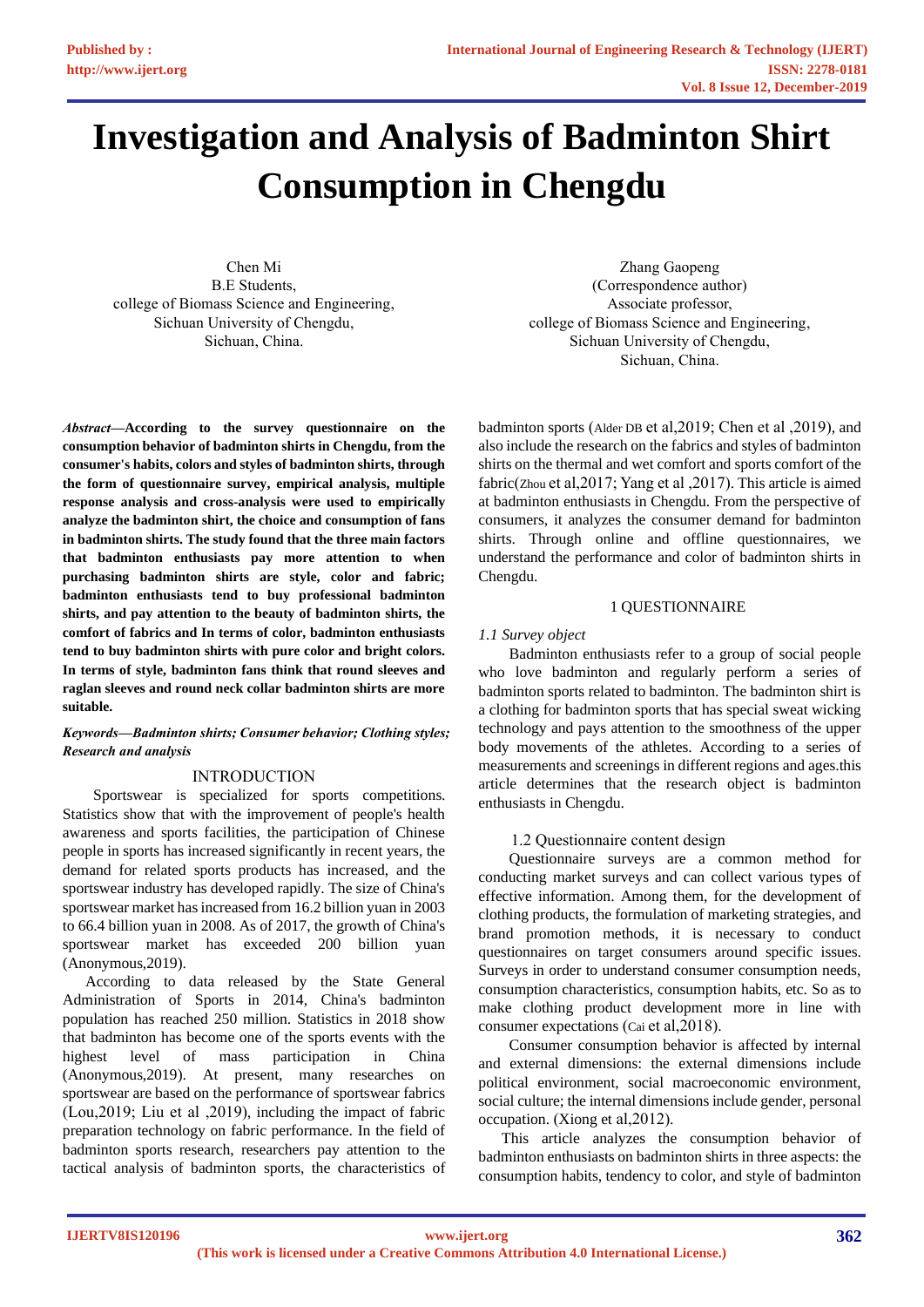fans. These three aspects are interconnected. Consumer consumption habits are mainly reflected in purchase considerations, prices, brands etc. separate consumer preference colors and styles from consumer consumption habits, and refine consumers' color. And the consumption choice on the style, thus focusing on analyzing the consumption behavior of badminton enthusiasts on badminton shirts. Questionnaire design single-choice, multiple-choice, and matrix multiple-choice questions cover the consumption habits, preferences, and styles of badminton shirts for badminton lovers of different ages. This article will integrate color psychology and social practice perspectives to conduct empirical research, and analyze the characteristics of badminton shirt consumption behavior of badminton fans in Chengdu.

# *1.3 Questionnaire recycling statistics*

This questionnaire was issued on September 29, 2019 through online and offline forms, and random sampling surveys were conducted (Liu et al,2018).The distribution period was 15 days. The survey objects were mainly conducted in professional badminton venues in Chengdu. The online questionnaire was released and collected through the Chengdu badminton club group. The offline questionnaire selected Chengdu city center and suburban badminton courts for investigation. The questionnaires were distributed at irregular intervals mainly in the Sichuan Provincial Gymnasium, Sichuan University Gymnasium, and Southwest Petroleum Badminton Court. A total of 234 questionnaires and 213 questionnaires were returned in this survey. The effective recovery rate was 93%. Among them, 198 were valid questionnaires, 112 were valid online questionnaires, and 86 were valid offline questionnaires. The following data is used for data summary, and Excel and SPSS are used for data analysis.

## 2 QUESTIONNAIRE RESULTS AND ANALYSIS

## *2.1 Basic situation analysis of respondents*

Badminton is a sport that is suitable for all ages. It can be played indoors and outdoors, and the sports place is moderate. As can be seen from Table 1, there are significantly more male respondents than females in the interviewed population. The age span of the interviewed population is relatively large. The majority of the respondents at the age of 18-30 years old. The annual number is mostly, accounting for 73.7% of the total number of respondents.

| variable | project      | <b>People</b>  | percentage |
|----------|--------------|----------------|------------|
| gender   | male         | 122            | 61.6       |
|          | female       | 76             | 38.4       |
| age      | Under 18     | $\overline{2}$ |            |
|          | 18-24        | 85             | 42.9       |
|          | 24-30        | 61             | 30.8       |
|          | $30 - 36$    | 11             | 5.5        |
|          | 36-42        | 11             | 5.5        |
|          | More than 42 | 28             | 14.1       |

Tab.1 Basic information of respondents

#### *2.2 the consumption habits of badminton enthusiasts*

#### *2.2.1 Buying considerations*

Multiple response analysis was used to analyze the factors considered by badminton enthusiasts when consuming badminton shirts. The results are shown in Table 2. It can be seen that the most important factors that badminton enthusiasts consider when buying badminton shirts are style, fabric and color.

Tab.2 Factors to consider when buying badminton shirts

| <b>Considerations</b> | Person- | percentage |
|-----------------------|---------|------------|
|                       | times   |            |
| Color                 | 142     | 71.7       |
| <b>Style</b>          | 160     | 80.8       |
| <b>Features</b>       | 73      | 36.9       |
| Fabric                | 150     | 75.8       |
| Price                 | 120     | 60.6       |
| <b>Brand</b>          | 81      | 40.9       |
| <b>Pattern</b>        | 82      | 41.4       |
| Other                 |         | 3.5        |

Cross-analyze age with these three considerations, and the results are shown in Table 3. It can be seen that: for the factor of style, every age group cares about the style of badminton shirts worn; consumers over 30 years of age are more concerned about the fabric of badminton shirts, which can be understood as the performance of the badminton shirt fabrics that consumers care about Whether it meets the physiological conditions of the human body in badminton. For the consideration of color, there are two major age groups. One is the group of teenagers over 18 years of age, the other is the middle-aged group of 36 years and older, and more attention is paid to the color on badminton shirts.

| Tab.3 Proportion of choosing badminton shirt fabric and |
|---------------------------------------------------------|
| color at different ages                                 |

| --0       |              |                   |        |                   |  |
|-----------|--------------|-------------------|--------|-------------------|--|
| Age       | <b>Style</b> |                   | Fabric |                   |  |
|           | Count        | <b>Proportion</b> | Count  | <b>Proportion</b> |  |
| 18-24     | 76           | 89.4              | 64     | 75.3              |  |
| $24 - 30$ | 50           | 82                | 46     | 75.4              |  |
| 30-36     | 9            | 81.8              | q      | 90                |  |
| $36-42$   |              | 63.6              | Q      | 81.8              |  |
| >42       | 17           | 60.7              | 22     | 78.6              |  |

## *2.2.2 Badminton Price and Brand*

Fans tend to wear professional badminton shirts with performances such as moisture absorption, breathability and quick-drying for special sports. Brand awareness is that a potential buyer recognizes or remembers a certain brand, and it involves the connection of product categories and brands (Huang et al,2019).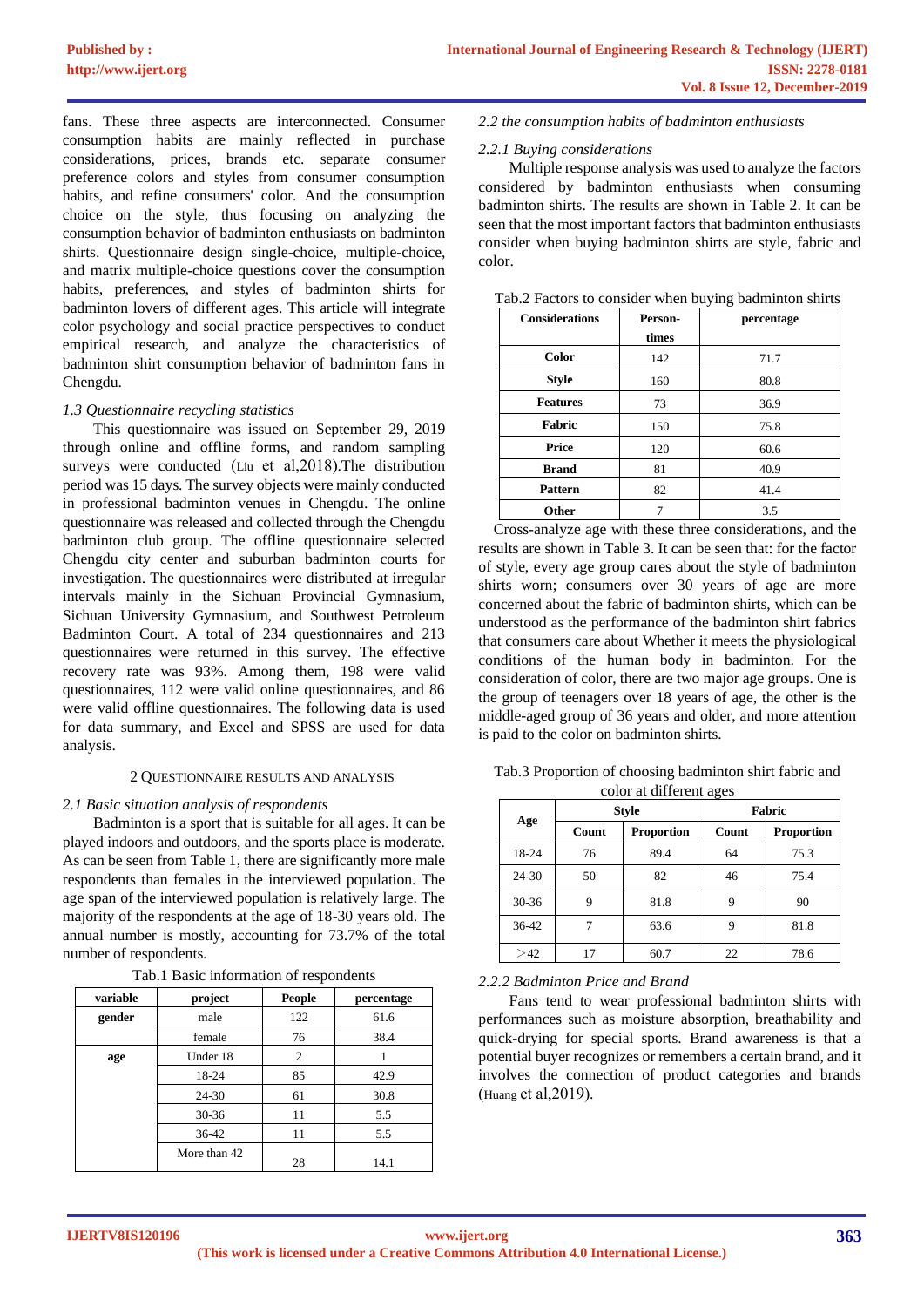As shown in Figure 1, the price of badminton shirts generally favored by enthusiasts is basically the same as the price of domestic badminton shirt brands, of which 54% of consumers choose 100-200 yuan. As can be seen from Figure 2, badminton enthusiasts are more inclined to purchase foreign badminton shirt brands, Yonex and domestic badminton shirt brands are Li Ning and victor, of which Yonex and Li Ning account for 36.9% and 33.8% of consumers, respectively.



Fig.1 Consumers tend to buy badminton shirts



Fig.2 Consumers tend to buy badminton shirts

## *2.2.3 Looseness and satisfaction of badminton shirts*

Looseness refers to the spatial line distance formed by the net curved surface of the human body and the inner surface of the garment. It is a margin added to ensure the static and dynamic comfort of the human body and the appearance of the garment (Ma et al,2012), which determines the gap between the human body and the garment range of activities. Due to differences in body shape and personal preferences, badminton lovers have different choices in looseness in clothing. As shown in Figure 3, 56.1% of consumers prefer badminton shirts with a certain degree of looseness, and 36.9% of consumers tend to have better fit badminton shirts. Figure 4 shows consumer satisfaction with the badminton shirts currently on the market. 29.3% of badminton fans are more satisfied with badminton shirts on the market. Badminton fans who are dissatisfied with badminton shirts account for 1.5%, only 1% of badminton fans are happy with the badminton shirts on the market.



Fig.3 Consumers tend to buy badminton shirts



Fig.4 Consumers' satisfaction with badminton shirts

# *2.2.4 Problems with badminton shirts*

Badminton is a high-intensity exercise. During exercise, the body emits a lot of heat and sweat. Therefore, it is functionally required that the badminton shirt has good moisture wicking and quick-drying breathability. According to the research on the current badminton shirts in the market, the results are shown in Table 4. 67.7% of consumers believe that the badminton shirts need to improve their moisture-wicking performance, and 54% of consumers think they need to improve their comfort.

| <b>Improvement factor</b> | <b>Person-times</b> | percentage |
|---------------------------|---------------------|------------|
| <b>Moisture wicking</b>   | 134                 | 67.7       |
| <b>Aesthetics</b>         | 97                  | 49.0       |
| <b>Comfort</b>            | 107                 | 54.0       |
| Fit                       | 39                  | 19.7       |
| <b>Innovative</b>         |                     | 22.2       |

Tab.4 Problems with badminton shirts

*2.3 Impact Analysis of Badminton Shirt Style Preference*

## *2.3.1 consumers' preferences and clothing styles by age*

Table 5 shows the preferences of consumers of different ages in clothing styles. By cross-analyzing age with sleeves and collars, it can be found that consumers of each age group are more inclined to wear round sleeves and raglan sleeves. Consumers are more inclined to wear sleeveless badminton shirts; in the choice of collar type, consumers of all ages are more inclined to round neck badminton shirts, this tendency is particularly obvious among consumers aged 36-42 is occupied 54.5%; Among consumers over 42 years old, 28.6% of enthusiasts tend to choose POLO shirt collars, which is significantly different from consumers of other ages.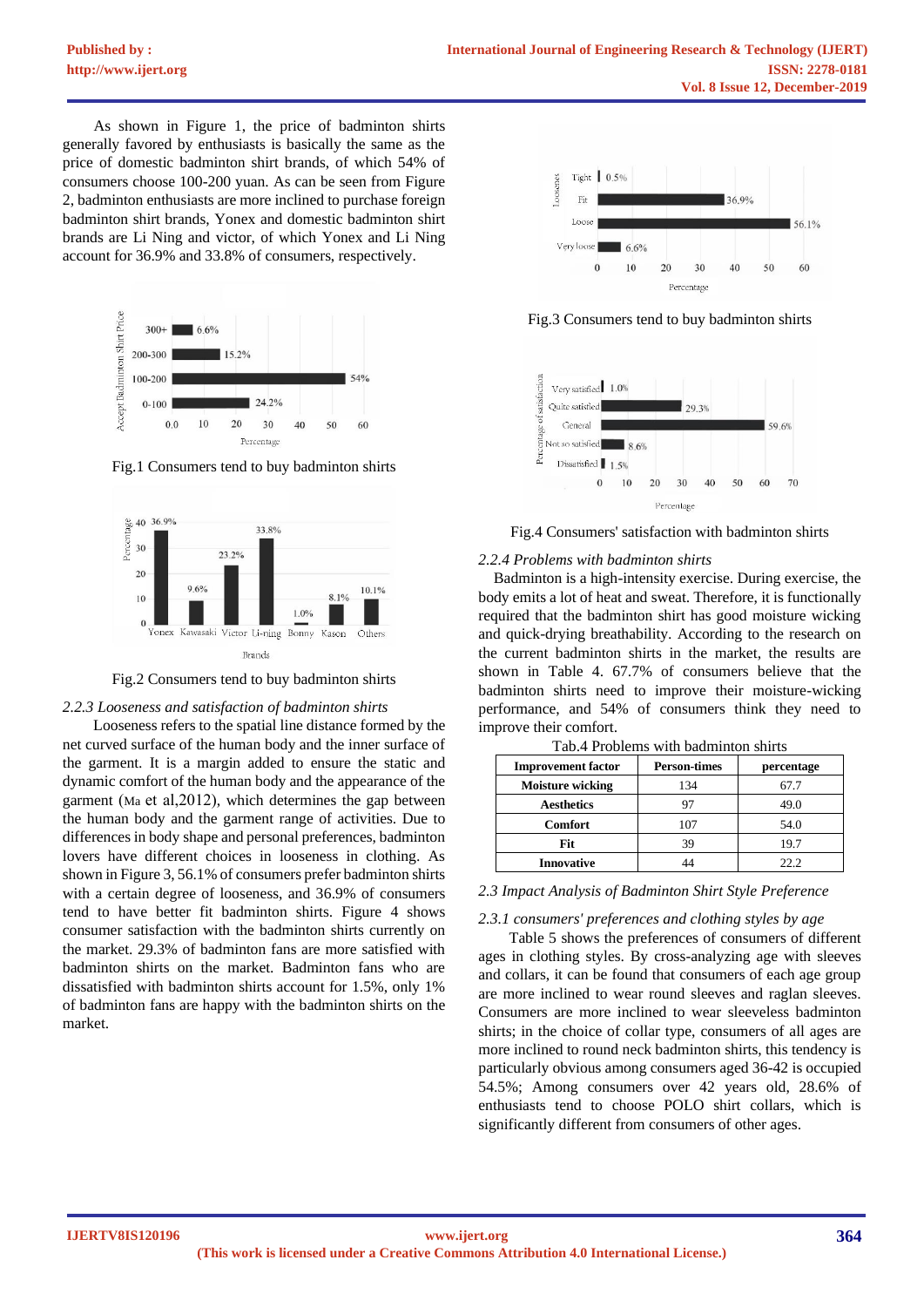| Sleeve /                    | Age   |       |           |       |       |
|-----------------------------|-------|-------|-----------|-------|-------|
| Collar                      |       |       |           |       |       |
|                             | 18-24 | 24-30 | $30 - 36$ | >42   | >42   |
| Round<br>sleeve             | 47.1% | 37.7% | 27.3%     | 45.5% | 39.3% |
| <b>Jumpsuit</b>             | 14.1% | 27.9% | 36.4%     | 18.2% | 17.9% |
| Raglan<br>sleeves           | 25.9% | 14.8% | 27.3%     | 27.3% | 28.6% |
| sleeveless                  | 12.9% | 19.7% | 9.1%      | 9.1%  | 14.3% |
| Pointed<br>collar           | 23.5% | 36.1% | 18.2%     | 45.5% | 21.4% |
| <b>Square</b><br>collar     | 21. % | 23.0% | 27.3%     | 0.0%  | 10.7% |
| <b>Crew neck</b>            | 48.2% | 36.1% | 36.4%     | 54.5% | 39.3% |
| <b>POLO</b><br>shirt collar | 7.1%  | 4.9%  | 18.2%     | 0.0%  | 28.6% |

Tab.5 Proportion of style choices for badminton shirts by age and gender

*2.4 Color consumption behavior of badminton fans*

# *2.4.1 Buying tendency color matching*

Clothing color is the most direct visual impact of clothing, and it occupies an important role in the aesthetics of clothing. The wearer is the clothing selector and consumer, and also the final determiner of clothing color (Chen et al,2017). Figure 5 shows that 51% of the respondents tend to wear solid badminton shirts. Consumers generally have a certain tendency to choose colors. Only 12.1% of the respondents said they do like the gradient color in badminton shirts.





Table 6 shows the age of the ball and the color preferences of consumers. Cross analysis of the two (Wang,2019). It has been found that badminton enthusiasts of different ball ages generally tend to have fresh and bright badminton shirts. Badminton enthusiasts with a ball age of 5-8 years especially prefer bright badminton shirts. Compared to consumers of all ball ages, 17.2% of consumers aged 0-2 did not value the color of badminton shirts, and only 5.3% of consumers aged more than 10 years did not pay attention to badminton T-shirt colors.

Tab.6 Proportion of different ball ages for the color of badminton shirts

| Color<br>Preference               | The year of played badminton |         |         |        |       |
|-----------------------------------|------------------------------|---------|---------|--------|-------|
|                                   | $0 - 2$                      | $2 - 5$ | $5 - 8$ | $8-10$ | >10   |
| <b>Fresh and</b><br>bright colors | 48.4%                        | 56.4%   | 73.7%   | 55.6%  | 36.8% |
| <b>Black and</b><br>white gray    | 12.5%                        | 11.5%   | 5.3%    | 22.2%  | 31.6% |
| Simple and<br>calm colors         | 21.9%                        | 17.9%   | 10.5%   | 11.1%  | 26.3% |
| Random                            | 17.2%                        | 14.1%   | 10.5%   | 11.1%  | 5.3%  |

# 3. CONCLUSION

In the current era, badminton has become a small ball game that can be played indoors and out, which is popular among the masses. It is also a popular sport that is full of fun and can keep fit. The emergence of more and more badminton enthusiasts has driven the development of the badminton industry and also expanded the consumer's choice of badminton clothing. Among the badminton clothing related brands in the market, Yonex, Li Ning and victor occupy a large market share, and other badminton clothing brands are struggling. According to the consumption needs of badminton enthusiasts in Chengdu, this article finds: 1) Consumers' consideration for the purchase of badminton shirts is style, fabric and color in turn. Relevant companies need to pay attention to style development and fabric development, and combine fashion trends to meet consumer demand. 2) More and more consumers attach importance to the beauty of badminton shirts, the comfort and fit of fabrics, and require badminton shirts to meet the sports comfort of clothing and the human body. 3) Consumers of different ages have their own preferences in the style of badminton shirts. Refining the consumer groups of badminton shirts in accordance with the needs of consumers at different age levels can help grasp the direction of the badminton clothing market.4) Most badminton enthusiasts have purchased badminton shirts and tend to buy professional badminton shirts. The purchasing power of enthusiasts is a major driving force for the professional development of badminton shirts in the future.

## REFERENCES

- [1] Anonymous. 2019 China Sportswear Industry Market Status and Development Prospect Analysis [R]..http://www.chinaef.com/20190618/649127.html.
- [2] Anonymous.Report on the types of sports China often participates in [R] .United States:Cint,20193-26.http://:cint.lanl.gov/publications/ index.php.
- [3] LOU Chenyu. Study on Influence of Sweating Condition on Pilling Performance of Knitted Sportswear[J]. Knitting Industries 2019, 5  $:70-72.$
- [4] LIU Haisang,DONG Zhijia,ZHANG Qi. Size prediction and size modeling of warp knitted seamless sport suits [J].Journal of textile research, 2019, 40 (2) : 76-81.